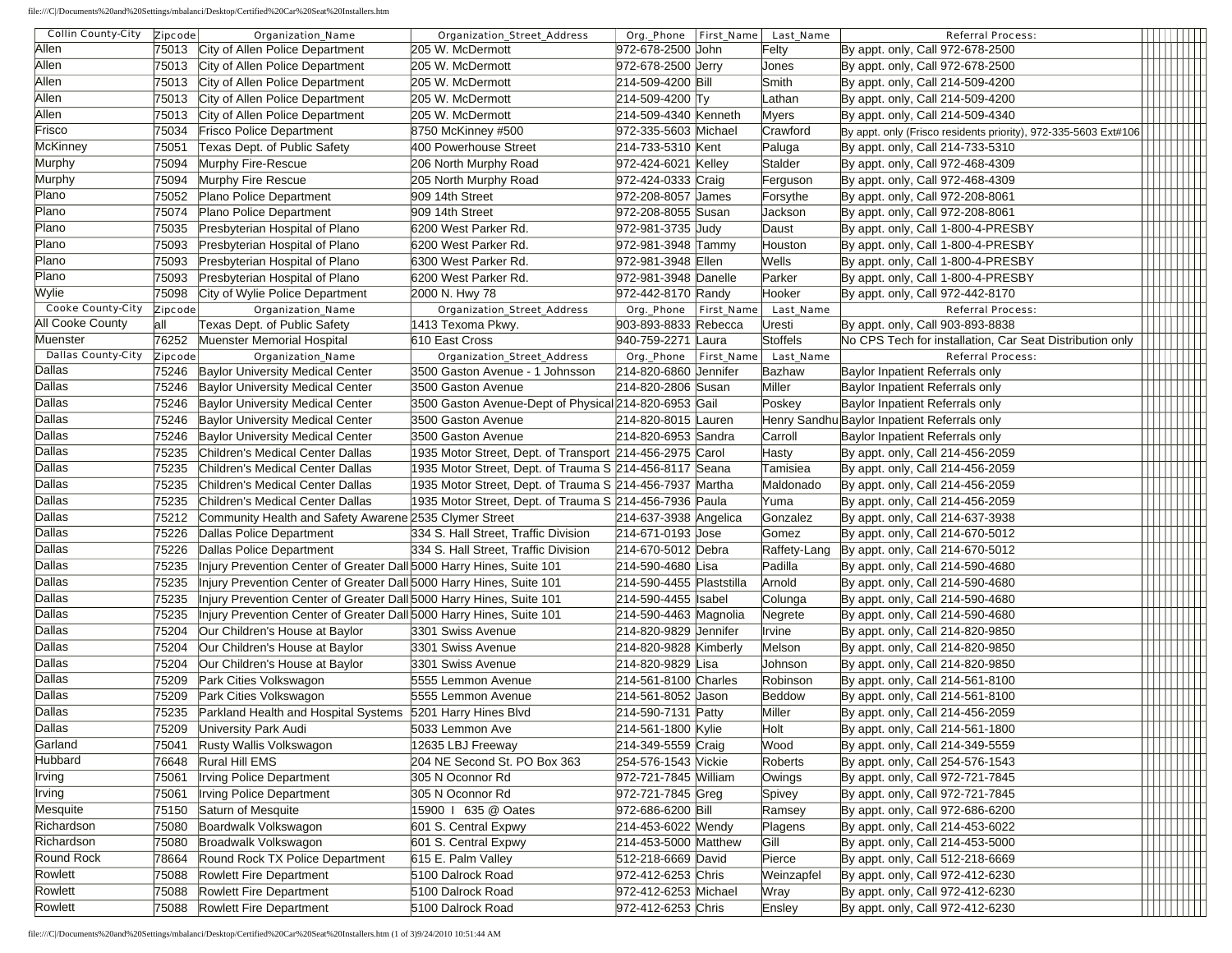file:///C|/Documents%20and%20Settings/mbalanci/Desktop/Certified%20Car%20Seat%20Installers.htm

| Denton County-City Zipcode                                   |                | <b>Organization_Name</b>                                   | <b>Organization_Street_Address</b>      | Org._Phone First_Name                       |                   | <b>Last_Name</b>                    | <b>Referral Process:</b>                                             |      |  |
|--------------------------------------------------------------|----------------|------------------------------------------------------------|-----------------------------------------|---------------------------------------------|-------------------|-------------------------------------|----------------------------------------------------------------------|------|--|
| Canyon Lake                                                  | 78132          | Canyon Lake Fire/EMS                                       | 1425 Sattler Rd                         | 830-907-2922 Patricia                       |                   | Pierce                              | By appt. only, Call 830-907-2922                                     |      |  |
| Canyon Lake                                                  | 78133          | Canyon Lake Fire/EMS                                       | 1425 Sattler Rd                         | 830-907-2922 Brenda                         |                   | Ruiz                                | By appt. only, Call 830-907-2922, Ext#303                            |      |  |
| Denton                                                       | 76207          | Cody Bear's Paw Prints                                     | 2213 Westview Trail                     | 940-323-0024 Jennifer                       |                   | Siegfried                           | By appt .only, Call 940-323-0024                                     |      |  |
| Denton                                                       | 76202          | Denton Family Resource Center                              | P.O. Box 2242                           | 940-566-1800 Leslie                         |                   | Moseley                             | By appt. only, Call 940-566-1800                                     |      |  |
| Denton                                                       | 76202          | Denton Family Resource Center                              | P.O. Box 2242                           | 940-566-1800 Mandi                          |                   | Redmon                              | By appt. only, Call 940-566-1800                                     |      |  |
| Denton                                                       | 76202          | Denton Family Resource Center                              | P.O. Box 2242                           | 940-566-1800 Amber                          |                   | Oestreicher                         | By appt. only, Call 940-566-1800                                     |      |  |
| Denton                                                       | 76201          | Denton Fire Department                                     | 332 E. Hickory Street                   | 940-349-8862 Megan                          |                   | McWhorter                           | By appt. only, Call 940-349-8862                                     |      |  |
| Denton                                                       | 76205          | Denton Police Department                                   | 601 E. Hickory Street, Suite E          | 940-349-8181 Wanda                          |                   | Bodle                               | By appt. (Wed.-Fri.only), Call 940-349-8181                          |      |  |
| Frisco                                                       | 75034          | <b>Frisco Police Department</b>                            | 8750 McKinney #500                      | 972-335-5603 Michael                        |                   | Crawford                            | By appt. only (Frisco residents priority), 972-335-5603 Ext#106      |      |  |
| Grapevine                                                    | 76051          | City of Grapevine Fire Department                          | 601 Boyd Drive                          | 817-410-8100 Roger                          |                   | Stewart                             | By appt. only, Call 817-410-8100                                     |      |  |
| Lewisville                                                   | 75067          | Lewisville Volkswagon                                      | 893 South Stemmons Freeway              | 972-538-0700 Gavin                          |                   | Callagher                           | By appt. only, Call 972-538-0700                                     |      |  |
| Lewisville                                                   | 75067          | Lewisville Volkswagon                                      | 893 South Stemmons Freeway              | 972-538-0700 Lori                           |                   | Smith                               | By appt. only, Call 972-538-0700                                     |      |  |
| Lewisville                                                   | 75067          | Lewisville Volkswagon                                      | 893 South Stemmons Freewav              | 972-538-0670 Melissa                        |                   | Tanco                               | By appt. only, Call 972-538-0670                                     |      |  |
| Lewisville                                                   | 75067          | Lewisville Volkswagon                                      | 893 South Stemmons Freeway              | 972-538-0602 Jenifer                        |                   | Calhoun                             | By appt. only, Call 972-538-0602                                     |      |  |
| Plano                                                        | 75052          | Plano Police Department                                    | 909 14th Street                         | 972-208-8057 James                          |                   | Forsythe                            | By appt. only, Call 972-208-8061                                     |      |  |
| Plano                                                        | 75074          | Plano Police Department                                    | 909 14th Street                         | 972-208-8055 Susan                          |                   | Jackson                             | By appt. only, Call 972-208-8061                                     |      |  |
| Plano                                                        | 75035          | Presbyterian Hospital of Plano                             | 6200 West Parker Rd.                    | 972-981-3735 Judy                           |                   | Daust                               | By appt. only, Call 1-800-4-PRESBY                                   |      |  |
| Plano                                                        | 75093          | Presbyterian Hospital of Plano                             | 6200 West Parker Rd.                    | 972-981-3948 Tammy                          |                   | Houston                             | By appt. only, Call 1-800-4-PRESBY                                   |      |  |
| Plano                                                        | 75093          | Presbyterian Hospital of Plano                             | 6300 West Parker Rd.                    | 972-981-3948 Ellen                          |                   | Wells                               | By appt. only, Call 1-800-4-PRESBY                                   |      |  |
| Plano                                                        | 75093          | Presbyterian Hospital of Plano                             | 6200 West Parker Rd.                    | 972-981-3948 Danelle                        |                   | Parker                              | By appt. only, Call 1-800-4-PRESBY                                   |      |  |
| The Colony                                                   | 75056          | The Colony Police Department                               | 5151 North Colony Blvd.                 | 972-625-1887 James                          |                   | Slack                               | By appt. only, Call 972-625-1887                                     |      |  |
| <b>The Colony</b>                                            | 75056          | The Colony Police Department                               | 5151 North Colony Blvd.                 | 972-625-1887 Michael                        |                   | Morton                              | By appt. only, Call 972-625-1887                                     |      |  |
| The Colony                                                   | 75056          | The Colony Police Department                               | 5151 North Colony Blvd.                 | 972-625-1887 Edward                         |                   | Hall                                | By appt. only, Call 972-625-1887                                     |      |  |
| <b>Ellis County-City</b>                                     | <b>Zipcode</b> | <b>Organization_Name</b>                                   | <b>Organization_Street_Address</b>      | Org._Phone First_Name                       |                   | Last_Name                           | <b>Referral Process:</b>                                             |      |  |
| No CPS Techs Available                                       |                |                                                            |                                         |                                             |                   |                                     |                                                                      | ПШШШ |  |
| <b>Erath County-City</b>                                     | Zipcode        | <b>Organization_Name</b>                                   | <b>Organization_Street_Address</b>      | Org._Phone First_Name                       |                   | <b>Last_Name</b>                    | <b>Referral Process:</b>                                             |      |  |
| No CPS Techs Available                                       |                |                                                            |                                         |                                             |                   |                                     |                                                                      |      |  |
| Fannin County-City Zipcode                                   |                | <b>Organization_Name</b>                                   | <b>Organization_Street_Address</b>      | Org._Phone First_Name                       |                   | <b>Last_Name</b>                    | <b>Referral Process:</b>                                             |      |  |
| All Fannin County                                            | lall           | Texas Dept. of Public Safety                               | 1413 Texoma Pkwy.                       | 903-893-8833 Rebecca                        |                   | Uresti                              | By appt. only, Call 903-893-8838                                     |      |  |
| <b>Grayson County-City Zipcode</b>                           |                | <b>Organization_Name</b>                                   | <b>Organization_Street_Address</b>      | Org._Phone                                  | <b>First_Name</b> | Last_Name                           | <b>Referral Process:</b>                                             |      |  |
| All Grayson County                                           | lall           | Texas Dept. of Public Safety                               | 1413 Texoma Pkwy.                       | 903-893-8833 Rebecca                        |                   | Uresti                              | By appt. only, Call 903-893-8838                                     |      |  |
| <b>Hood County-City</b>                                      | Zipcode        | <b>Organization_Name</b>                                   | <b>Organization_Street_Address</b>      | Org._Phone First_Name                       |                   | Last_Name                           | <b>Referral Process:</b>                                             |      |  |
| Granbury                                                     | 76048          | Texas Dept. of Public Safety                               | 400 N. Gordon                           | 817-579-3337 Dub                            |                   | Gillum                              | By appt. only, Call 817-579-3337                                     |      |  |
| <b>Hunt County-City</b>                                      | <b>Zipcode</b> | <b>Organization_Name</b>                                   | <b>Organization_Street_Address</b>      | Org._Phone First_Name                       |                   | Last_Name                           | <b>Referral Process::</b>                                            |      |  |
| Greenville                                                   | 75403          | Presbyterian Hospital of Greenville                        | 4215 Joe Ramsey Blvd.                   | 903-408-1412 Brett                          |                   | Freeman                             | By appt. only, Call 903-408-1412                                     |      |  |
| All Hunt County                                              | lall           | Texas Dept. of Public Safety                               | 1413 Texoma Pkwy.                       | 903-893-8833 Rebecca                        |                   | Uresti                              | By appt. only, Call 903-893-8838                                     |      |  |
| <b>Johnson County-City Zipcode</b><br>No CPS Techs Available |                | <b>Organization_Name</b>                                   | <b>Organization_Street_Address</b>      | Org._Phone   First_Name                     |                   | <b>Last_Name</b>                    | <b>Referral Process:</b>                                             |      |  |
| Kaufman County-City Zipcode                                  |                | <b>Organization_Name</b>                                   |                                         |                                             |                   |                                     |                                                                      |      |  |
|                                                              |                |                                                            |                                         |                                             |                   |                                     |                                                                      |      |  |
|                                                              |                |                                                            | <b>Organization_Street_Address</b>      | Org._Phone                                  | First_Name        | <b>Last_Name</b>                    | <b>Referral Process:</b>                                             |      |  |
| Murphy                                                       | 75094          | Murphy Fire-Rescue                                         | 206 North Murphy Road                   | 972-424-6021 Kelley                         |                   | Stalder                             | By appt. only, Call 972-468-4309                                     |      |  |
| Murphy                                                       | 75094          | Murphy Fire-Rescue                                         | 205 N. Murphy Rd                        | 972-424-0333 Craig                          |                   | Ferguson                            | By appt. only, Call 972-468-4309                                     |      |  |
| Navarro County-City Zipcode<br>No CPS Techs Available        |                | <b>Organization_Name</b>                                   | <b>Organization_Street_Address</b>      |                                             |                   | Org._Phone First_Name Last_Name     | <b>Referral Process:</b>                                             |      |  |
|                                                              |                |                                                            |                                         |                                             |                   |                                     | <b>Referral Process:</b>                                             |      |  |
| Palo Pinto County-City Zipcode<br>No CPS Techs Available     |                | <b>Organization_Name</b>                                   | <b>Organization_Street_Address</b>      |                                             |                   | Org._Phone   First_Name   Last_Name |                                                                      |      |  |
| <b>Parker County-City</b>                                    | <b>Zipcode</b> | <b>Organization_Name</b>                                   | <b>Organization_Street_Address</b>      | Org._Phone                                  | First_Name        | Last_Name                           | <b>Referral Process:</b>                                             |      |  |
| No CPS Techs Available                                       |                |                                                            |                                         |                                             |                   |                                     |                                                                      |      |  |
| <b>Rockwall County-City Zipcode</b>                          |                | <b>Organization_Name</b>                                   | <b>Organization_Street_Address</b>      | Org._Phone First_Name                       |                   | Last_Name                           | <b>Referral Process:</b>                                             |      |  |
| Rowlett                                                      | 75088          | <b>Rowlett Fire Department</b>                             | 5100 Dalrock Road                       | 972-412-6253 Chris                          |                   | Weinzapfel                          | By appt. only, Call 972-412-6230                                     |      |  |
| Rowlett                                                      | 75088          | <b>Rowlett Fire Department</b>                             | 5100 Dalrock Road                       | 972-412-6253 Michael                        |                   | Wray                                | By appt. only, Call 972-412-6230                                     |      |  |
| Rowlett                                                      | 75088          | <b>Rowlett Fire Department</b>                             | 5100 Dalrock Road                       | 972-412-6253 Chris                          |                   | Ensley                              | By appt. only, Call 972-412-6230                                     |      |  |
| Somervell County-City Zipcode                                |                | <b>Organization_Name</b>                                   | <b>Organization_Street_Address</b>      | Org._Phone First_Name                       |                   | Last_Name                           | <b>Referral Process:</b>                                             |      |  |
| No CPS Techs Available                                       |                |                                                            |                                         |                                             |                   |                                     |                                                                      |      |  |
| <b>Tarrant County-City Zipcode</b>                           |                | <b>Organization_Name</b>                                   | <b>Organization_Street_Address</b>      | Org._Phone First_Name                       |                   | Last_Name                           | <b>Referral Process:</b>                                             |      |  |
| Arlington<br>Arlington                                       | 76011<br>76001 | Arlington Police Department<br>Randy Hiley VW of Arlington | 620 W. Division St.<br>1400 Tech Centre | 817-459-5667 Carla<br>817-575-6166 Marianne |                   | Strauser<br>Scaife                  | By appt. only, Call 817-459-5667<br>By appt. only, Call 817-575-6166 |      |  |